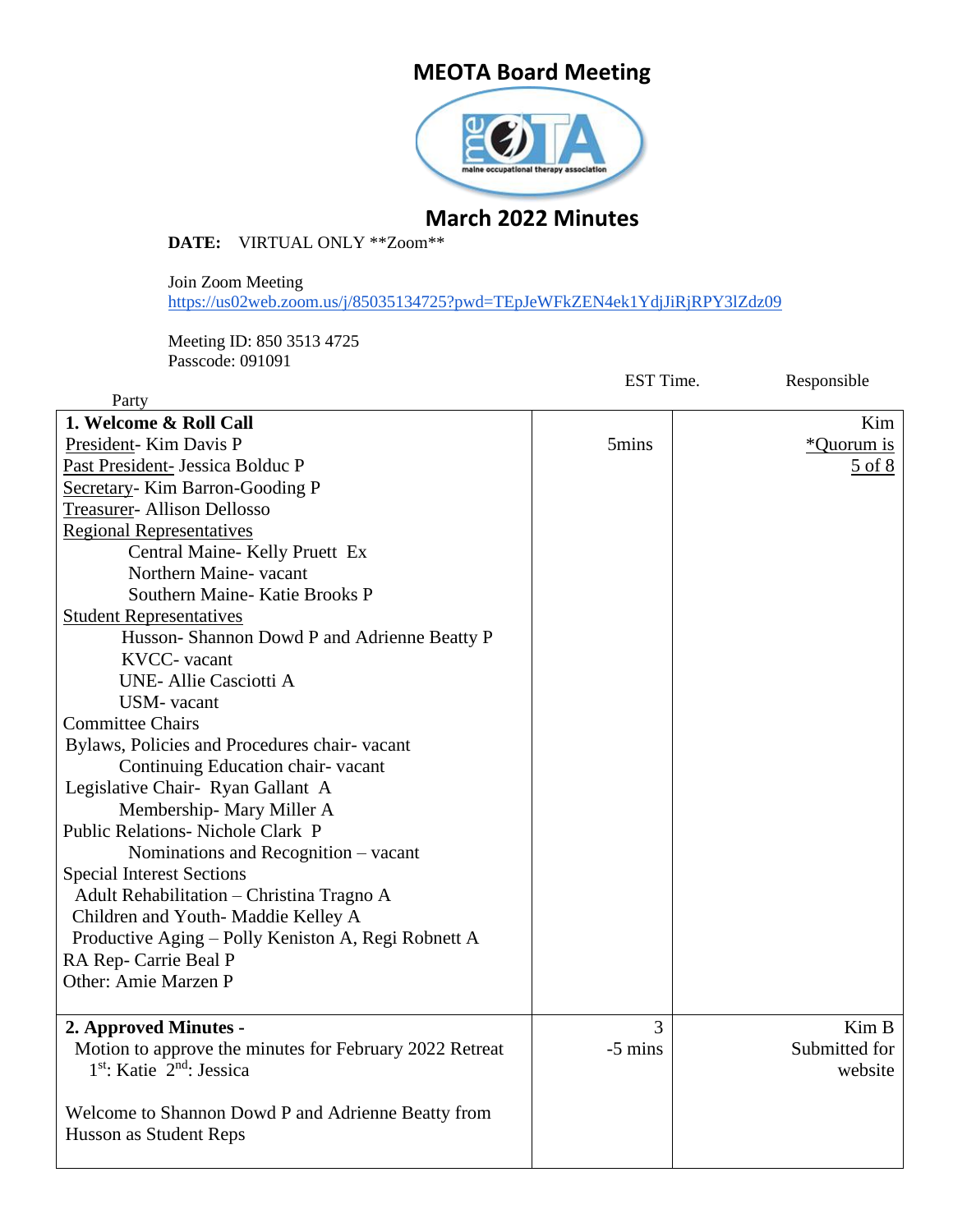| 3. Review of Mission - MEOTA - ABOUT US                                                    | 3        |                 |
|--------------------------------------------------------------------------------------------|----------|-----------------|
| (maineot.org)                                                                              | mins     |                 |
| Read by: Katie                                                                             |          |                 |
|                                                                                            |          |                 |
| 4. Question or Discussion of Reports - see below                                           | 5        |                 |
|                                                                                            | mins     |                 |
| Public Relations (verbal)                                                                  |          |                 |
| Regional Representatives (needs to be added below)                                         |          |                 |
| Special Interest Section (none)                                                            |          |                 |
| <b>Student Representatives (Husson)</b>                                                    |          |                 |
| Legislative Rep                                                                            |          |                 |
|                                                                                            |          |                 |
| 5. Old Business                                                                            |          | Kim             |
| Appointments- Form available online                                                        |          |                 |
| <b>ELECTIONS AND NOMINATIONS (maineot.org)</b>                                             |          |                 |
| -Continued openings for the following:                                                     |          |                 |
|                                                                                            |          |                 |
| <b>Adult Rehab SIS Chair - Resignation</b>                                                 |          |                 |
| effective 3/31/22                                                                          |          |                 |
| Northern Rep ??                                                                            |          |                 |
| SIS Chair                                                                                  |          |                 |
| <b>Bylaws Chair</b>                                                                        |          |                 |
| Nominations and Recognition Chair                                                          |          |                 |
| <b>Continuing Education Chair</b>                                                          |          |                 |
|                                                                                            |          |                 |
|                                                                                            |          |                 |
| RA Rep *AOTA                                                                               |          |                 |
|                                                                                            | 6        | 60 mins         |
| <b>6. New Business/Updates</b>                                                             | $0$ mins |                 |
| a. New Vision Statement Feedback                                                           |          | Kim             |
| -53 responses; approved for new vision statement and                                       |          |                 |
| posted on website                                                                          |          |                 |
|                                                                                            |          |                 |
| b. Letter for northern rep recruitment – completed                                         |          | Katie/Kelly/Kim |
| -target outreach for new appointment                                                       |          |                 |
|                                                                                            |          |                 |
| c. Virtual Social held in February                                                         |          | Katie/Kelly     |
| -craft event was well received                                                             |          |                 |
| -will try to plan for an in-person summer event                                            |          |                 |
|                                                                                            |          |                 |
| d. Volunteer for PWH prmeota@gmail.com                                                     |          | Nichole         |
| -March 26                                                                                  |          |                 |
| -April 30                                                                                  |          |                 |
| -more dates to come                                                                        |          |                 |
|                                                                                            |          |                 |
| e. Comments legislative affairs<br>-letter out today for legislative outreach for Medicaid |          | Ryan/Kim        |
| reimbursement                                                                              |          |                 |
| -Kim/Ryan watching bills coming out now                                                    |          |                 |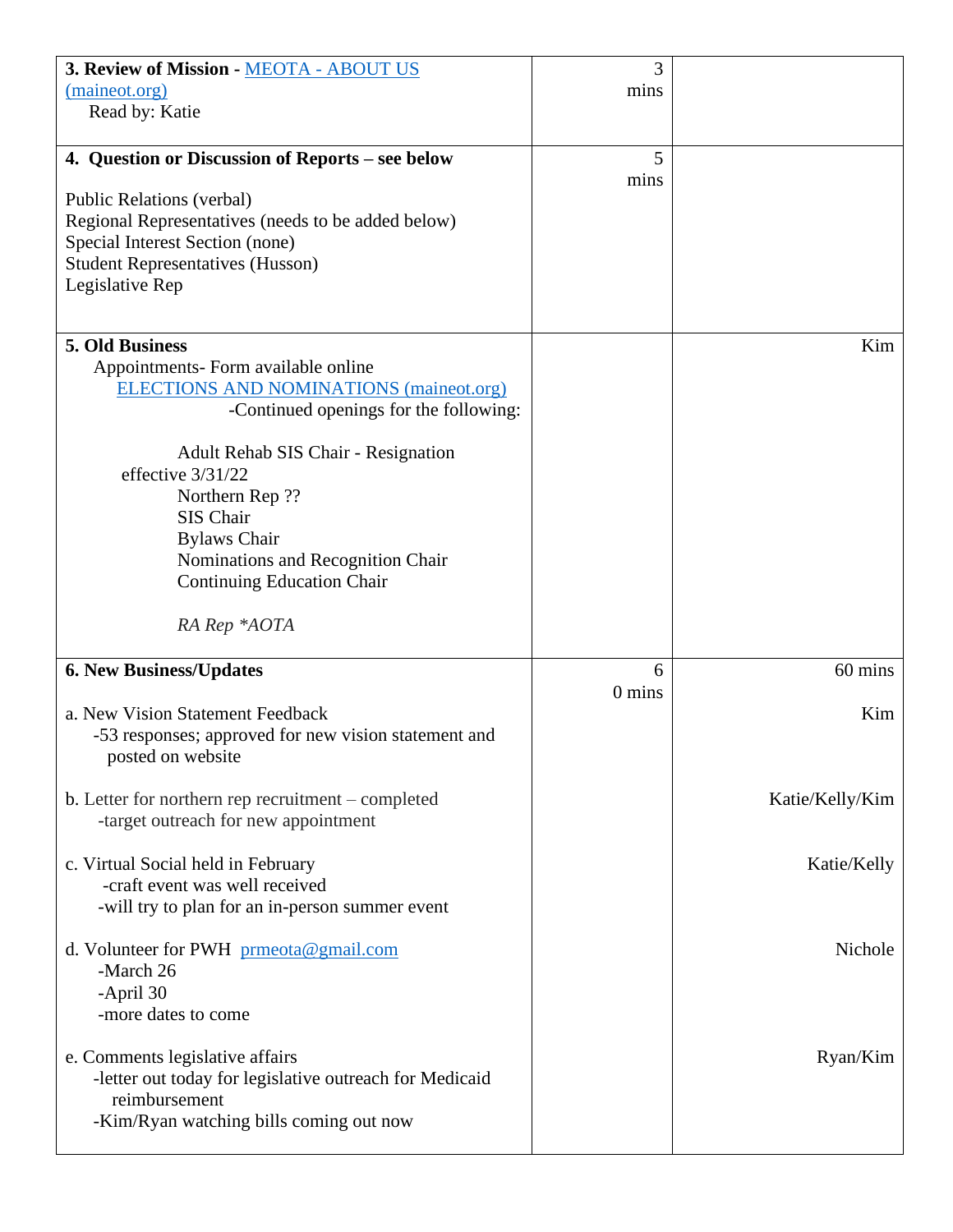| f. Licensure board updates - meeting still being planned and | Kim         |
|--------------------------------------------------------------|-------------|
| agenda is available. Kim will attend.                        |             |
|                                                              |             |
| g. Spring Webinars                                           | Jessica     |
| Children & Youth SIS: March 5 <sup>th</sup>                  |             |
| Productive Aging SIS: March 26 <sup>th</sup>                 |             |
| Adult Rehab SIS: April 9th                                   |             |
|                                                              |             |
| h. Fall 2022 Conference                                      | Jessica     |
| October $22nd$ , 2022                                        |             |
| Hilton Garden Inn in Freeport                                |             |
| Keynote - Cristina Reyes Smith                               |             |
| Theme - Contextual Diversity: New Frontiers of OT Practice   |             |
| Call for papers out: 3 submissions thus far                  |             |
|                                                              |             |
| i. student scholarships                                      | Allison     |
| Allison, Katie and Kim BG to score (due 3/15)                |             |
| Info will be sent out soon                                   |             |
|                                                              |             |
| j. Maine OT/OTA Salary Discrepancy                           |             |
| ASAP listserv post - Nothing came back                       | Kim         |
| <b>AOTA</b> contacts                                         | Jessica     |
| Will plan to start an ad hoc committee, Kim will             |             |
| email out volunteers                                         |             |
|                                                              |             |
| k. RA Motions:                                               | Carrie      |
| AOTA Bylaws and Structure Changes, check out the             |             |
| town hall meetings                                           |             |
| AOTA members, check out the website for motions; 13          |             |
| motions total                                                |             |
| Email Carrie with any questions/feedback                     |             |
| cbeals@une.edu                                               |             |
|                                                              |             |
| l. Hub due end of April:                                     | Kim BG $\&$ |
| -spring $SIS - Jessica$                                      | Amie        |
| -Fall conference -Jessica                                    |             |
| -call for papers - Jessica                                   |             |
| -RA appointment process Jessica/Carrie                       |             |
| -Regional Rep updates - Katie/Kelley                         |             |
| -open positions - Jessica                                    |             |
| -new vision statement - Kim D                                |             |
| -Licensure board update - Kim D                              |             |
| -reading and reflection circle (The Power of Fun) Amie       |             |
| -summer social or brainstorming for craft? Katie             |             |
| -legislative update $-$ Ryan/Kim                             |             |
| -AOTA conference highlights -Adrienne                        |             |
| -OT Month greeting/graphic - Amie?                           |             |
| -President's Greeting – Kim                                  |             |
| -PR events? -Nichole                                         |             |
| -Next board meeting dates?                                   |             |
| -membership drive specific blurbs for recruitment - Kim      |             |
| -open call for ad hoc for salary discrepancy - Kim           |             |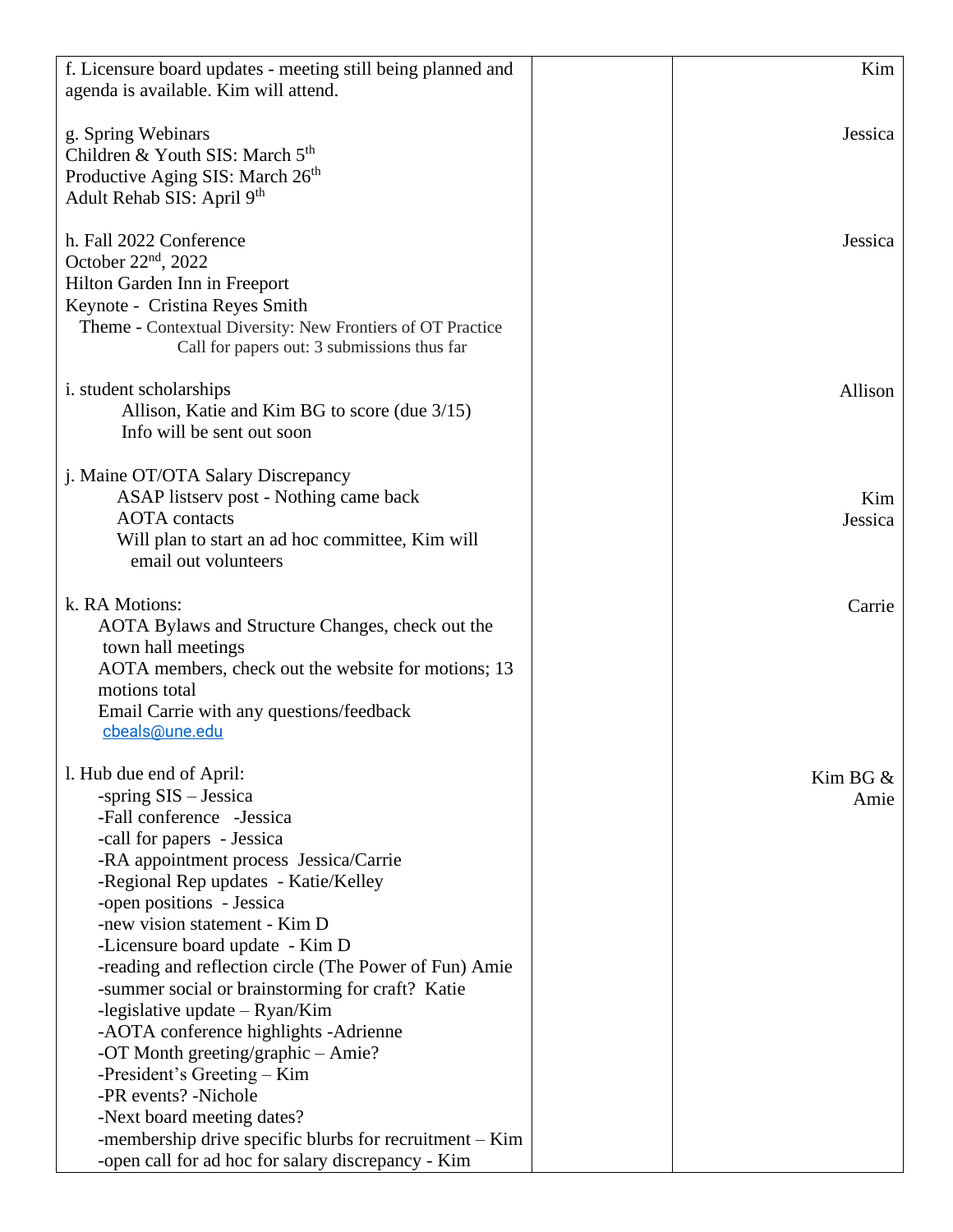| 9. Final Items                          |      | See above                      |
|-----------------------------------------|------|--------------------------------|
| a. actions to be taken                  | mins | column for actions             |
| b. next meeting date/location- see next |      | items                          |
| column                                  |      |                                |
| c. close meeting                        |      | Next Meeting:<br>April 20th    |
|                                         |      |                                |
|                                         |      |                                |
|                                         |      |                                |
|                                         |      | <b>Reports Due in April:</b>   |
|                                         |      | President, Treasurer,          |
|                                         |      | Legislative, Membership and CE |
|                                         |      | chairs                         |
| $0 - 1 - 1$                             |      |                                |

#### Submitted by:

Role call: P for present EX for excused A for absent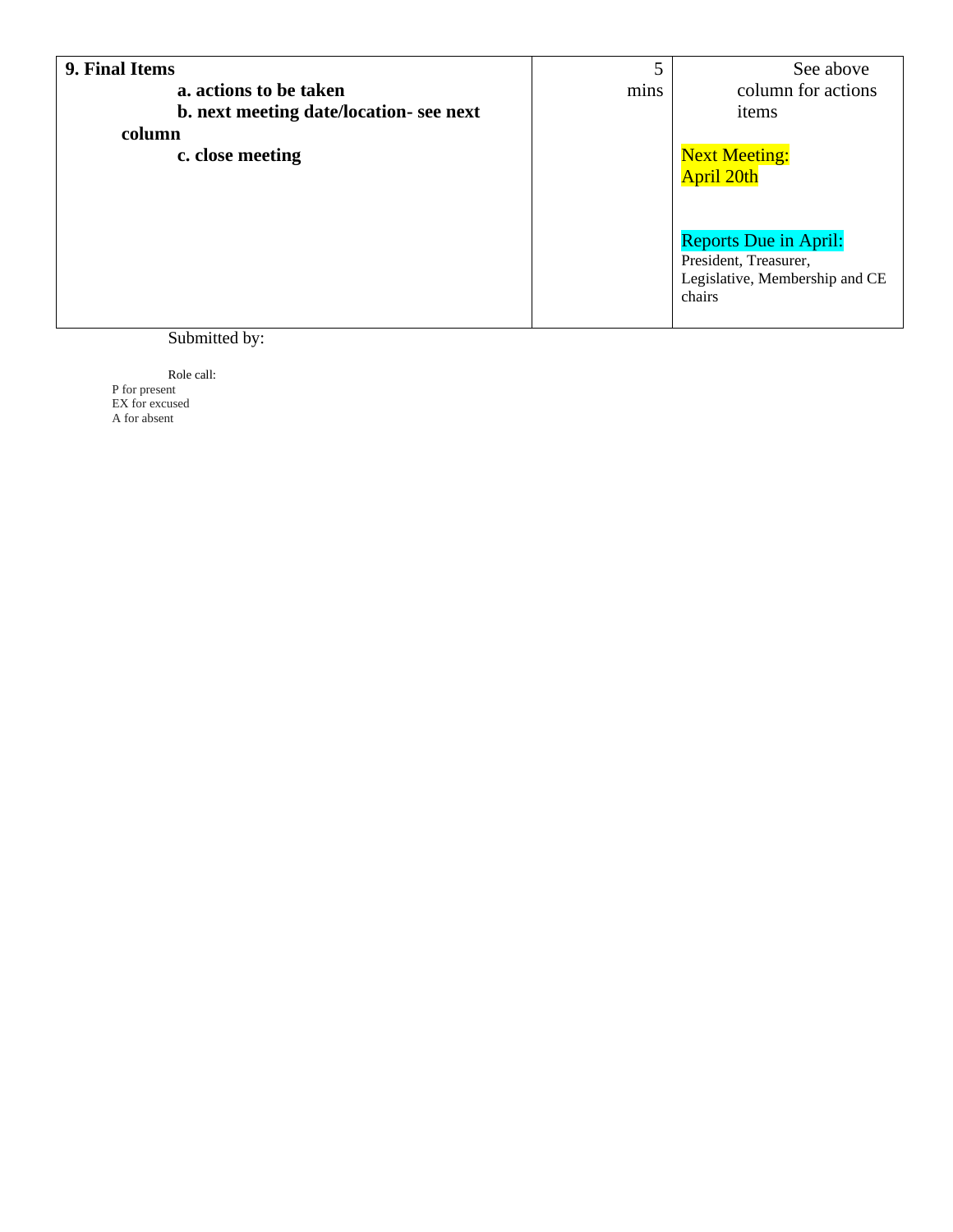

# **2220 MONTHLY STATUS REPORT**

To: MeOTA

From: Ryan Gallant, Legislative Chair

Subject: Status Report

#### ACTIVITIES COMPLETED IN THE PAST MONTH

1. Completed Deliverables: Have reached out to local legislators and Mainecare Director regarding OT rates

| <b>ACTIVITIES IN PROCESS</b>                                             | <b>NEXT ACTION</b>                                                 | DUE DATE                  |
|--------------------------------------------------------------------------|--------------------------------------------------------------------|---------------------------|
| Continuing to monitor supplemental<br>➤<br>budget                        | $\triangleright$ Monitoring for any<br>need for advocacy           | $\triangleright$ On-Going |
| Monitoring current legislative<br>$\blacktriangleright$<br>session/bills | $\triangleright$ Monitoring for<br>advocacy                        | $\triangleright$ On-Going |
| Advocating for Mainecare rates                                           | Continued<br>➤<br>monitoring and<br>engagement with<br><b>DHHS</b> | > 7/1/2023                |

### ACTIVITIES TO BE STARTED WITHIN THE NEXT MONTH

- ➢ Monitoring of bills requiring rates to be increased to 70% of Medicare
- ➢ Monitoring supplemental budget to identify needs for advocacy
- ➢ Monitoring bills to identify any areas for advocacy
- ➢ Monitoring licensing for any updates regarding CEU's/Licensure Compact

#### LONG TERM PROJECTS

 $> N/A$ 

## ISSUES FOR IMMEDIATE ATTENTION

 $> N/A$